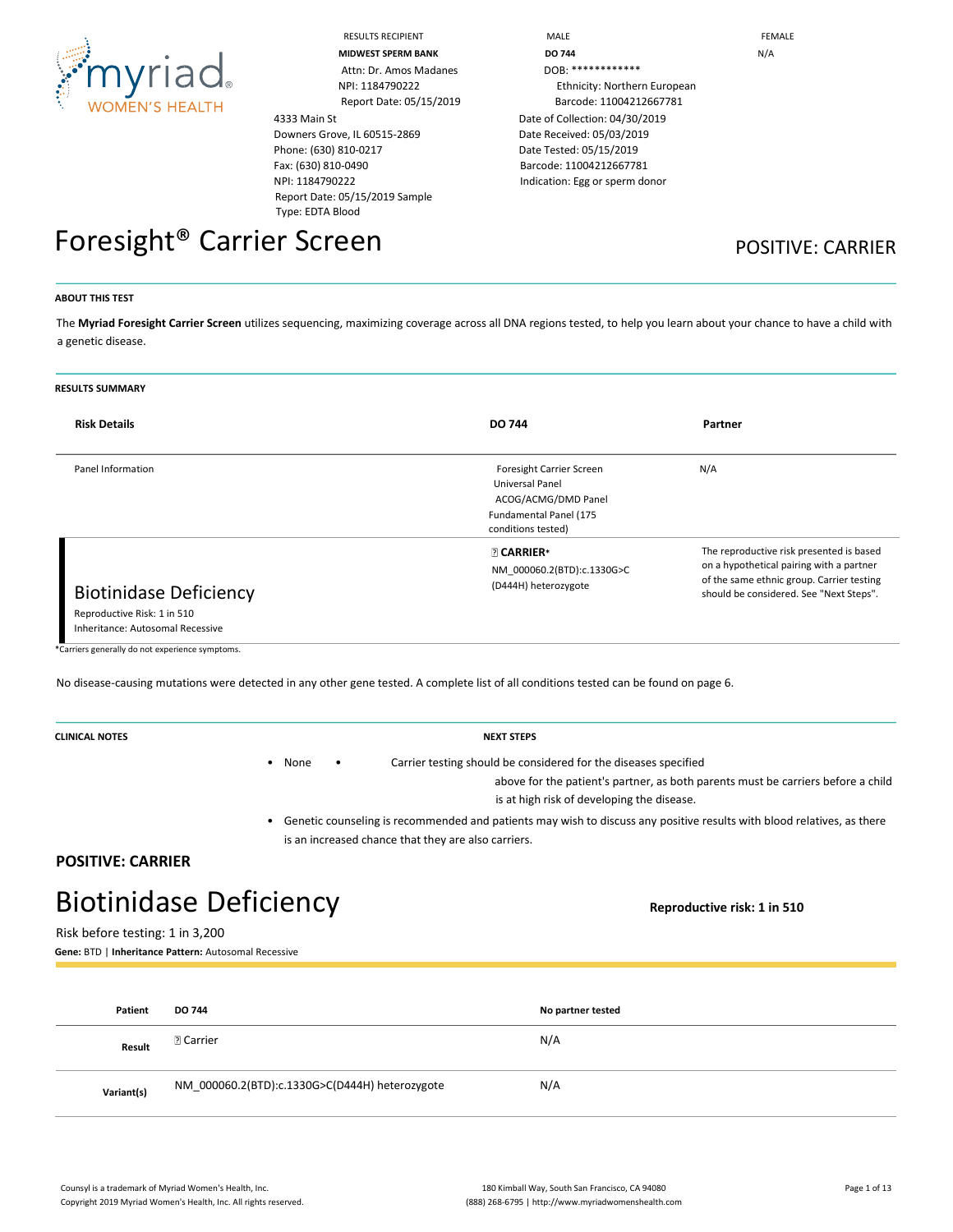

RESULTS RECIPIENT **MALE** MALE **MALE EEMALE MIDWEST SPERM BANK DO 744 DO** 744 NPI: 1184790222 Ethnicity: Northern European Report Date: 05/15/2019 Barcode: 11004212667781

**Methodology** Sequencing with copy number analysis N/A **Interpretation** This individual is a carrier of biotinidase deficiency. Carriers generally do not experience symptoms. D444H is a partial biotinidase deficiency mutation. N/A **Detection rate** >99% N/A **Exons tested** NM\_000060:1-4. N/A

### What Is Biotinidase Deficiency?

Biotinidase deficiency is a highly treatable inherited disease in which the body cannot process biotin (vitamin B7), due to a deficiency in an enzyme called biotinidase. Biotinidase deficiency is caused by mutations in the BTDgene.

### **PROFOUND BIOTINIDASE DEFICIENCY**

Individuals who have less than 10% of the normal amount of the enzyme biotinidase are said to have profound biotinidase deficiency. Without treatment, their symptoms tend to be significant. Individuals with biotinidase deficiency can experience seizures, poor muscle tone, difficulty with movement and balance, vision loss, hearing loss, skin rashes, breathing problems, hair loss, fungal infections, and intellectual and/or developmental delays. These symptoms often begin after the first few weeks or months of life and can be life-threatening if untreated.

### **PARTIAL BIOTINIDASE DEFICIENCY**

Individuals who have between 10% and 30% of the normal amounts of biotinidase have a milder form of the disease known as partial biotinidase deficiency. They may experience less-severe symptoms, or they may not show any symptoms until they become ill or stressed.

# How Common Is Biotinidase Deficiency?

The incidence of profound biotinidase deficiency is approximately 1 in 137,000 births. The prevalence of partial biotinidase deficiency is approximately 1 in 110,000 people. Since partial biotinidase deficiency can be mild, it is possible that the true prevalence is more common.

# How Is Biotinidase Deficiency Treated?

Biotinidase deficiency is treated with a biotin pill taken daily by mouth. A physician can determine the proper dosage and adjust that dosage over time if necessary. This treatment is lifelong and highly effective. Both people with profound biotinidase deficiency and partial biotinidase deficiency should take biotin supplements. It is important to start biotin supplementation as soon as possible. Treatment with biotin supplements can help improve some symptoms of biotinidase deficiency. If there is delayed treatment, symptoms such as vision loss, hearing loss, and developmental delay are not reversible.

For people who have vision or hearing loss, vision aids or hearing aids may be helpful. Learning specialists can help patients with intellectual delay learn as effectively as possible.

# What Is the Prognosis for a Person with Biotinidase Deficiency?

With early detection and treatment, a person with biotinidase deficiency can live a completely normal life. If left untreated, the disease can cause life-threatening complications. When the disease is not detected early, patients may experience permanent damage to their hearing, vision, and intellectual ability. In cases where the disease is entirely unrecognized, it can be life-threatening.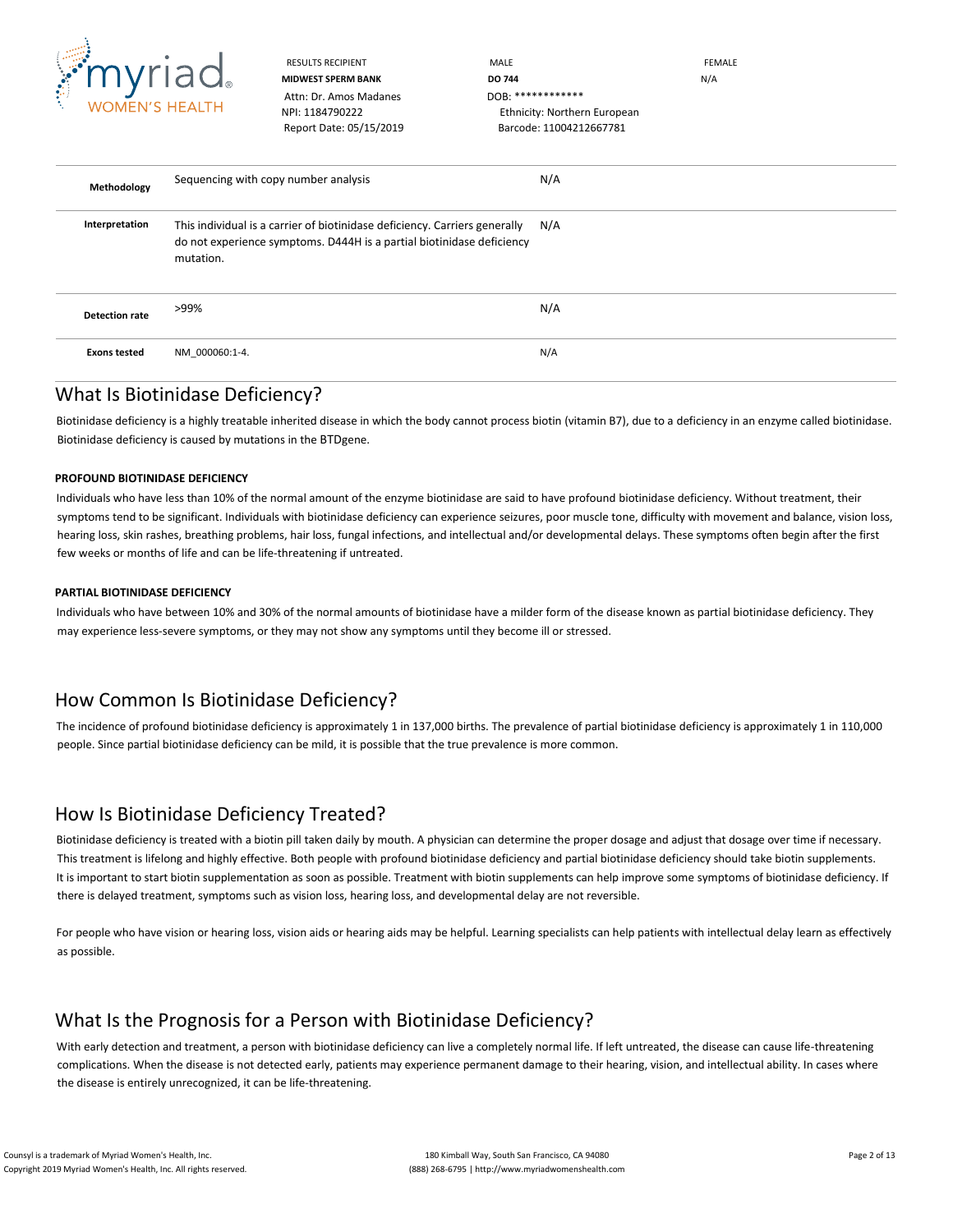

RESULTS RECIPIENT **MALE MALE EXAMPLE MIDWEST SPERM BANK DO 744 DO** 744 NPI: 1184790222 Ethnicity: Northern European Report Date: 05/15/2019 Barcode: 11004212667781

# Methods and Limitations

**DO 744** [Foresight Carrier Screen]: Sequencing with copy number analysis, spinal muscular atrophy, and analysis of homologous regions.

### Sequencing with copy number analysis

High-throughput sequencing and read depth-based copy number analysis are used to analyze the listed exons, as well as selected intergenic and intronic regions, of the genes in the Conditions Tested section of the report. The region of interest (ROI) of the test comprises these regions, in addition to the 20 intronic bases flanking each exon. In a minority of cases where genomic features (e.g., long homopolymers) compromise calling fidelity, the affected intronic bases are not included in the ROI. The ROI is sequenced to high coverage and the sequences are compared to standards and references of normal variation. More than 99% of all bases in the ROI are sequenced at greater than the minimum read depth. Mutations may not be detected in areas of lower sequence coverage. Small insertions and deletions may not be as accurately determined as single nucleotide variants. Genes that have closely related pseudogenes may be addressed by a different method. CFTRandDMD testing includes analysis for both large (exon-level) deletions and duplications with an average sensitivity of 99%, while other genes are only analyzed for large deletions with a sensitivity of >75%. However, the sensitivity may be higher for selected founder deletions. The breakpoints of copy number variants and exons affected are estimated from probe positions. Only exons known to be included in the copy number variant are provided in the name. In some cases, the copy number variant may be larger or smaller than indicated. If GJB2is tested, two large upstream deletions which overlap GJB6and affect the expression ofGJB2, del(GJB6D13S1830) and del(GJB6-D13S1854), are also analyzed. Mosaicism or somatic variants present at low levels may not be detected. If detected, these may not be reported.

Detection rates are determined by using literature to estimate the fraction of disease alleles, weighted by frequency, that the methodology is unable to detect. Detection rates only account for analytical sensitivity and certain variants that have been previously described in the literature may not be reported if there is insufficient evidence for pathogenicity. Detection rates do not account for the disease-specific rates of de novo mutations.

All variants that are a recognized cause of the disease will be reported. In addition, variants that have not previously been established as a recognized cause of disease may be identified. In these cases, only variants classified as "likely" pathogenic are reported. Likely pathogenic variants are described elsewhere in the report as "likely to have a negative impact on gene function". Likely pathogenic variants are evaluated and classified by assessing the nature of the variant and reviewing reports of allele frequencies in cases and controls, functional studies, variant annotation and effect prediction, and segregation studies. Exon level duplications are assumed to be in tandem and are classified according to their predicted effect on the reading frame. Benign variants, variants of uncertain significance, and variants not directly associated with the intended disease phenotype are not reported. Curation summaries of reported variants are available upon request.

# Spinal muscular atrophy

Targeted copy number analysis is used to determine the copy number of exon 7 of the SMN1gene relative to other genes. Other mutations may interfere with this analysis. Some individuals with two copies of SMN1are carriers with twoSMN1genes on one chromosome and a SMN1deletion on the other chromosome. This is more likely in individuals who have 2 copies of the SMN1gene and are positive for the g.27134T>G SNP, which affects the reported residual risk; Ashkenazi Jewish or Asian patients with this genotype have a high post-test likelihood of being carriers for SMA and are reported as carriers. The g.27134T>G SNP is only reported in individuals who have 2 copies of SMN1.

# Analysis of homologous regions

A combination of high-throughput sequencing, read depth-based copy number analysis, and targeted genotyping is used to determine the number of functional gene copies and/or the presence of selected loss of function mutations in certain genes that have homology to other regions. The precise breakpoints of large deletions in these genes cannot be determined, but are estimated from copy number analysis. High numbers of pseudogene copies may interfere with this analysis.

IfCYP21A2is tested, patients who have one or more additional copies of the CYP21A2gene and a loss of function mutation may not actually be a carrier of 21-hydroxylase-deficient congenital adrenal hyperplasia (CAH). Because the true incidence of non-classic CAH is unknown, the residual carrier and reproductive risk numbers on the report are only based on published incidences for classic CAH. However, the published prevalence of non-classic CAH is highest in individuals of Ashkenazi Jewish, Hispanic, Italian, and Yugoslav descent. Therefore, the residual and reproductive risks are likely an underestimate of overall chances for

21-hydroxylase-deficient CAH, especially in the aforementioned populations, as they do not account for non-classic CAH. If HBA1/HBA2are tested, some individuals with four alpha globin genes may be carriers, with three genes on one chromosome and a deletion on the other chromosome. This and similar, but rare, carrier states, where complementary changes exist in both the gene and a pseudogene, may not be detected by the assay.

### Limitations

In an unknown number of cases, nearby genetic variants may interfere with mutation detection. Other possible sources of diagnostic error include sample mix-up, trace contamination, bone marrow transplantation, blood transfusions and technical errors. This test is designed to detect and report germline alterations. While somatic variants present at low levels may be detected, these may not be reported. If more than one variant is detected in a gene, additional studies may be necessary to determine if those variants lie on the same chromosome or different chromosomes. The test does not fully address all inherited forms of intellectual disability, birth defects and genetic disease. A family history of any of these conditions may warrant additional evaluation. Furthermore, not all mutations will be identified in the genes analyzed and additional testing may be beneficial for some patients. For example, individuals of African,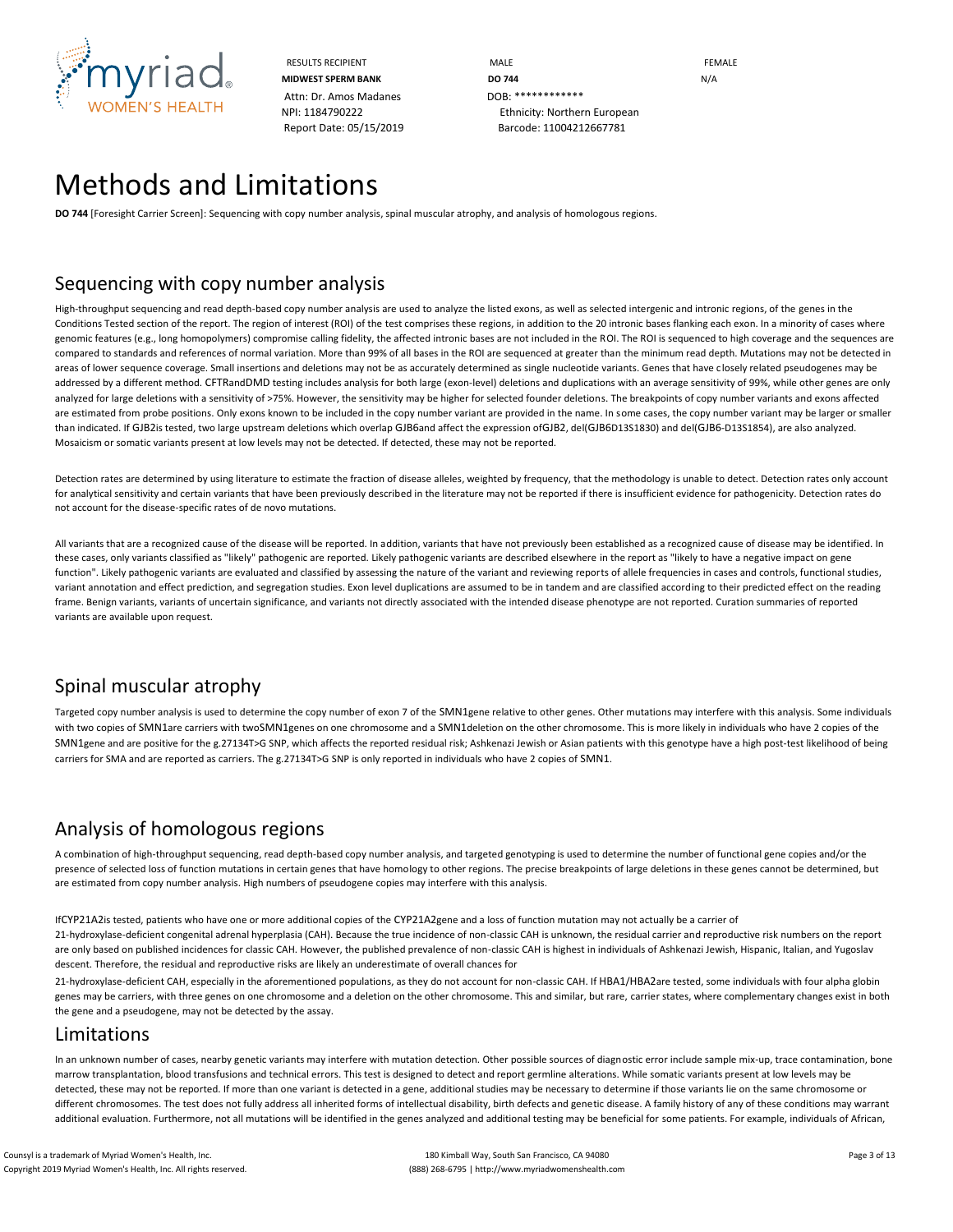

RESULTS RECIPIENT **MALE** MALE **MALE EEMALE MIDWEST SPERM BANK DO 744 DO** 744 NPI: 1184790222 Ethnicity: Northern European Report Date: 05/15/2019 Barcode: 11004212667781

Southeast Asian, and Mediterranean ancestry are at increased risk for being carriers for hemoglobinopathies, which can be identified by CBC and hemoglobin electrophoresis or HPLC (ACOG Practice Bulletin No. 78. Obstet.Gynecol. 2007;109:229-37).

This test was developed and its performance characteristics determined by Myriad Women's Health, Inc. It has not been cleared or approved by the US Food and Drug Administration (FDA). The FDA does not require this test to go through premarket review. This test is used for clinical purposes. It should not be regarded as investigational or for research. This laboratory is certified under the Clinical Laboratory Improvement Amendments of 1988 (CLIA) as qualified to perform highcomplexity clinical testing. These results are adjunctive to the ordering physician's evaluation. CLIA Number: **#05D1102604**.

### Resources

#### GENOME CONNECT | http://www.genomeconnect.org

Patients can share their reports via research registries such as Genome Connect, an online research registry working to build the knowledge base about genetics and health. Genome Connect provides patients, physicians, and researchers an opportunity to share genetic information to support the study of the impact of genetic variation on health conditions.

#### **SENIOR LABORATORY DIRECTOR**

Salk si

Jack Ji, PhD, FACMG

Report content approved by Jack Ji, PhD, FACMG on May 16, 2019

# Conditions Tested

**11-beta-hydroxylase-deficient Congenital Adrenal Hyperplasia** - **Gene:** CYP11B1. Autosomal Recessive. Sequencing with copy number analysis. **Exons:** NM\_000497:1-9. **Detection Rate:** Northern European 94%.

**21-hydroxylase-deficient Congenital Adrenal Hyperplasia** - **Gene:** CYP21A2. Autosomal Recessive. Analysis of homologous regions. **Variants (13):** CYP21A2 deletion, CYP21A2 duplication, CYP21A2 triplication, G111Vfs\*21, I173N, L308Ffs\*6, P31L, Q319\*, Q319\*+CYP21A2dup, R357W, V281L, [I237N;V238E;M240K], c.293-13C>G. **Detection Rate:**  Northern European 96%.

**6-pyruvoyl-tetrahydropterin Synthase Deficiency** - **Gene:** PTS. Autosomal Recessive. Sequencing with copy number analysis. **Exons:** NM\_000317:1-6. **Detection Rate:** Northern European >99%.

**ABCC8-related Familial Hyperinsulinism** - **Gene:** ABCC8. Autosomal Recessive. Sequencing with copy number analysis. **Exons:** NM\_000352:1-39. **Detection Rate:** Northern European >99%.

**Adenosine Deaminase Deficiency** - **Gene:** ADA. Autosomal Recessive. Sequencing with copy number analysis. **Exons:** NM\_000022:1-12. **Detection Rate:** Northern European >99%. **Alpha Thalassemia** - **Genes:** HBA1, HBA2. Autosomal Recessive. Analysis of homologous regions. **Variants (13):** -(alpha)20.5, --BRIT, --MEDI, --MEDII, --SEA, -THAI or --FIL, -alpha3.7, alpha4.2, HBA1+HBA2 deletion, Hb Constant Spring, anti3.7, anti4.2, del HS-40. **Detection Rate:** Unknown due to rarity of disease. **Alpha-mannosidosis** - **Gene:** MAN2B1. Autosomal Recessive. Sequencing with copy number analysis. **Exons:** NM\_000528:1-23. **Detection Rate:**  Northern European >99%.

**Alpha-sarcoglycanopathy** - **Gene:** SGCA. Autosomal Recessive. Sequencing with copy number analysis. **Exons:** NM\_000023:1-9. **Detection Rate:** Northern European >99%. **Alstrom Syndrome** - **Gene:** ALMS1. Autosomal Recessive. Sequencing with copy number analysis. **Exons:** NM\_015120:1-23. **Detection Rate:** Northern European >99%. **AMT-related Glycine Encephalopathy** - **Gene:** AMT. Autosomal Recessive. Sequencing with copy number analysis. **Exons:** NM\_000481:1-9. **Detection Rate:** Northern European >99%.

**Andermann Syndrome** - **Gene:** SLC12A6. Autosomal Recessive. Sequencing with copy number analysis. **Exons:** NM\_133647:1-25. **Detection Rate:** Northern European >99%. **Argininemia** - **Gene:** ARG1. Autosomal Recessive. Sequencing with copy number analysis. **Exons:** NM\_000045:1-8. **Detection Rate:** Northern European 97%. **Argininosuccinic Aciduria**  - **Gene:** ASL. Autosomal Recessive. Sequencing with copy number analysis. **Exons:**  NM\_001024943:1-16. **Detection Rate:** Northern European >99%.

**ARSACS** - **Gene:** SACS. Autosomal Recessive. Sequencing with copy number analysis. **Exons:** NM\_014363:2-10. **Detection Rate:** Northern European 99%. **Aspartylglucosaminuria**  - **Gene:** AGA. Autosomal Recessive. Sequencing with copy number analysis. **Exons:** 

NM\_000027:1-9. **Detection Rate:** Northern European >99%.

**Ataxia with Vitamin E Deficiency** - **Gene:** TTPA. Autosomal Recessive. Sequencing with copy number analysis. **Exons:** NM\_000370:1-5. **Detection Rate:** Northern European >99%. **Ataxia-telangiectasia** - **Gene:** ATM. Autosomal Recessive. Sequencing with copy number analysis. **Exons:** NM\_000051:2-63. **Detection Rate:** Northern European 98%. **ATP7A-related Disorders** - **Gene:** ATP7A. X-linked Recessive. Sequencing with copy number

analysis. **Exons:** NM\_000052:2-23. **Detection Rate:** Northern European 96%. **Autoimmune Polyglandular Syndrome Type 1** - **Gene:** AIRE. Autosomal Recessive.

Sequencing with copy number analysis. **Exons:** NM\_000383:1-14. **Detection Rate:** Northern European >99%.

**Autosomal Recessive Osteopetrosis Type 1** - **Gene:** TCIRG1. Autosomal Recessive. Sequencing with copy number analysis. **Exons:** NM\_006019:2-20. **Detection Rate:** Northern European >99%.

**Autosomal Recessive Polycystic Kidney Disease, PKHD1-related** - **Gene:** PKHD1. Autosomal Recessive. Sequencing with copy number analysis. **Exons:** NM\_138694:2-67. **Detection Rate:** Northern European >99%.

**Bardet-Biedl Syndrome, BBS1-related** - **Gene:** BBS1. Autosomal Recessive. Sequencing with copy number analysis. **Exons:** NM\_024649:1-17. **Detection Rate:** Northern European >99%.

**Bardet-Biedl Syndrome, BBS10-related** - **Gene:** BBS10. Autosomal Recessive. Sequencing with copy number analysis. **Exons:** NM\_024685:1-2. **Detection Rate:** Northern European >99%.

**Bardet-Biedl Syndrome, BBS12-related** - **Gene:** BBS12. Autosomal Recessive. Sequencing with copy number analysis. **Exon:** NM\_152618:2. **Detection Rate:** Northern European >99%.

**Bardet-Biedl Syndrome, BBS2-related** - **Gene:** BBS2. Autosomal Recessive. Sequencing with copy number analysis. **Exons:** NM\_031885:1-17. **Detection Rate:** Northern European >99%.

**Beta-sarcoglycanopathy** - **Gene:** SGCB. Autosomal Recessive. Sequencing with copy number analysis. **Exons:** NM\_000232:1-6. **Detection Rate:** Northern European >99%. **Biotinidase Deficiency** - **Gene:** BTD. Autosomal Recessive. Sequencing with copy number analysis. **Exons:** NM\_000060:1-4. **Detection Rate:** Northern European >99%. **Bloom Syndrome** - **Gene:** BLM. Autosomal Recessive. Sequencing with copy number analysis. **Exons:** NM\_000057:2-22. **Detection Rate:** Northern European >99%. **Calpainopathy** - **Gene:** CAPN3. Autosomal Recessive. Sequencing with copy number analysis. **Exons:** NM\_000070:1-24. **Detection Rate:** Northern European >99%. **Canavan Disease** -

Counsyl is a trademark of Myriad Women's Health, Inc. 180 Kimball Way, South San Francisco, CA 94080 Page 4 of 13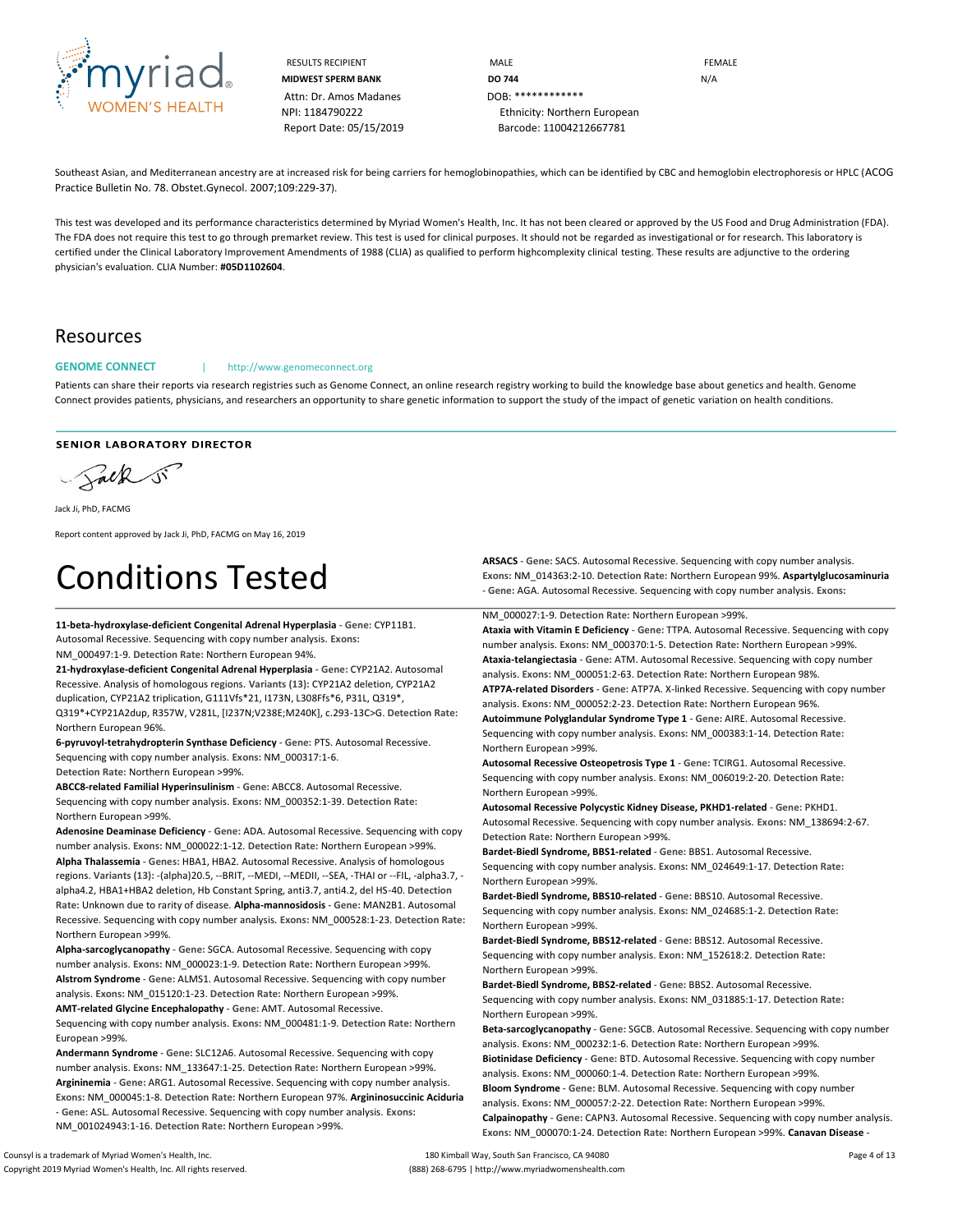

Attn: Dr. Amos Madanes DOB: \*\*\*\*\*\*\*\*\*\*\*\*\* Report Date: 05/15/2019 Barcode: 11004212667781

**Gene:** ASPA. Autosomal Recessive. Sequencing with copy number analysis. **Exons:**  NM\_000049:1-6. **Detection Rate:** Northern European 98%. **Carbamoylphosphate Synthetase I Deficiency** - **Gene:** CPS1. Autosomal Recessive. Sequencing with copy number analysis. **Exons:** NM\_001875:1-38.

**Detection Rate:** Northern European >99%.

**Carnitine Palmitoyltransferase IA Deficiency** - **Gene:** CPT1A. Autosomal Recessive. Sequencing with copy number analysis. **Exons:** NM\_001876:2-19. **Detection Rate:** Northern European >99%.

**Carnitine Palmitoyltransferase II Deficiency** - **Gene:** CPT2. Autosomal Recessive. Sequencing with copy number analysis. **Exons:** NM\_000098:1-5. **Detection Rate:** Northern European >99%.

**Cartilage-hair Hypoplasia** - **Gene:** RMRP. Autosomal Recessive. Sequencing with copy number analysis. **Exon:** NR\_003051:1. **Detection Rate:** Northern European >99%. **Cerebrotendinous Xanthomatosis** - **Gene:** CYP27A1. Autosomal Recessive.

Sequencing with copy number analysis. **Exons:** NM\_000784:1-9. **Detection Rate:** Northern European >99%.

**Citrullinemia Type 1** - **Gene:** ASS1. Autosomal Recessive. Sequencing with copy number analysis. **Exons:** NM\_000050:3-16. **Detection Rate:** Northern European >99%.

**CLN3-related Neuronal Ceroid Lipofuscinosis** - **Gene:** CLN3. Autosomal Recessive. Sequencing with copy number analysis. **Exons:** NM\_001042432:2-16. **Detection Rate:**  Northern European >99%.

**CLN5-related Neuronal Ceroid Lipofuscinosis** - **Gene:** CLN5. Autosomal Recessive. Sequencing with copy number analysis. **Exons:** NM\_006493:1-4. **Detection Rate:** Northern European >99%.

**CLN6-related Neuronal Ceroid Lipofuscinosis** - **Gene:** CLN6. Autosomal Recessive. Sequencing with copy number analysis. **Exons:** NM\_017882:1-7. **Detection Rate:** Northern European >99%.

**Cohen Syndrome** - **Gene:** VPS13B. Autosomal Recessive. Sequencing with copy number analysis. **Exons:** NM\_017890:2-62. **Detection Rate:** Northern European 97%.

**COL4A3-related Alport Syndrome** - **Gene:** COL4A3. Autosomal Recessive. Sequencing with copy number analysis. **Exons:** NM\_000091:1-52. **Detection Rate:** Northern European 97%.

**COL4A4-related Alport Syndrome** - **Gene:** COL4A4. Autosomal Recessive. Sequencing with copy number analysis. **Exons:** NM\_000092:2-48. **Detection Rate:** Northern European 98%.

**Combined Pituitary Hormone Deficiency, PROP1-related** - **Gene:** PROP1. Autosomal Recessive. Sequencing with copy number analysis. **Exons:** NM\_006261:1-3. **Detection Rate:** Northern European >99%.

**Congenital Disorder of Glycosylation Type Ia** - **Gene:** PMM2. Autosomal Recessive. Sequencing with copy number analysis. **Exons:** NM\_000303:1-8. **Detection Rate:** Northern European >99%.

**Congenital Disorder of Glycosylation Type Ib** - **Gene:** MPI. Autosomal Recessive. Sequencing with copy number analysis. **Exons:** NM\_002435:1-8. **Detection Rate:** Northern European >99%.

**Congenital Disorder of Glycosylation Type Ic** - **Gene:** ALG6. Autosomal Recessive. Sequencing with copy number analysis. **Exons:** NM\_013339:2-15. **Detection Rate:** Northern European >99%.

**Congenital Finnish Nephrosis** - **Gene:** NPHS1. Autosomal Recessive. Sequencing with copy number analysis. **Exons:** NM\_004646:1-29. **Detection Rate:** Northern European >99%. **Costeff Optic Atrophy Syndrome** - **Gene:** OPA3. Autosomal Recessive. Sequencing with copy number analysis. **Exons:** NM\_025136:1-2. **Detection Rate:** Northern European >99%. **Cystic Fibrosis** - **Gene:** CFTR. Autosomal Recessive. Sequencing with copy number analysis. **Exons:** NM\_000492:1-27. IVS8-5T allele analysis is only reported in the presence of the R117H mutation. **Detection Rate:** Northern European >99%. **Cystinosis** - **Gene:** CTNS. Autosomal Recessive. Sequencing with copy number analysis. **Exons:** NM\_004937:3-12. **Detection Rate:** Northern European >99%.

**D-bifunctional Protein Deficiency** - **Gene:** HSD17B4. Autosomal Recessive. Sequencing with copy number analysis. **Exons:** NM\_000414:1-24. **Detection Rate:** Northern European 98%.

**Delta-sarcoglycanopathy** - **Gene:** SGCD. Autosomal Recessive. Sequencing with copy number analysis. **Exons:** NM\_000337:2-9. **Detection Rate:** Northern European 99%.

**Dihydrolipoamide Dehydrogenase Deficiency** - **Gene:** DLD. Autosomal Recessive. Sequencing with copy number analysis. **Exons:** NM\_000108:1-14. **Detection Rate:** Northern European >99%.

**Dysferlinopathy** - **Gene:** DYSF. Autosomal Recessive. Sequencing with copy number analysis. **Exons:** NM\_003494:1-55. **Detection Rate:** Northern European 98%.

RESULTS RECIPIENT **MALE MALE EXAMPLE MIDWEST SPERM BANK DO 744 DO 744 N/A** NPI: 1184790222 Ethnicity: Northern European

> **Dystrophinopathy (Including Duchenne/Becker Muscular Dystrophy)** - **Gene:** DMD. X-linked Recessive. Sequencing with copy number analysis. **Exons:** NM\_004006:1-79. **Detection Rate:** Northern European >99%.

**ERCC6-related Disorders** - **Gene:** ERCC6. Autosomal Recessive. Sequencing with copy number analysis. **Exons:** NM\_000124:2-21. **Detection Rate:** Northern European 99%. **ERCC8-related Disorders** - **Gene:** ERCC8. Autosomal Recessive. Sequencing with copy number analysis. **Exons:** NM\_000082:1-12. **Detection Rate:** Northern European 95%. **EVC-related Ellis-van Creveld Syndrome** - **Gene:** EVC. Autosomal Recessive.

Sequencing with copy number analysis. **Exons:** NM\_153717:1-21. **Detection Rate:** Northern European 96%.

**EVC2-related Ellis-van Creveld Syndrome** - **Gene:** EVC2. Autosomal Recessive. Sequencing with copy number analysis. **Exons:** NM\_147127:1-22. **Detection Rate:** Northern European >99%.

**Fabry Disease** - **Gene:** GLA. X-linked Recessive. Sequencing with copy number analysis. **Exons:** NM\_000169:1-7. **Detection Rate:** Northern European 98%. **Familial Dysautonomia** - **Gene:** IKBKAP. Autosomal Recessive. Sequencing with copy number analysis. **Exons:**  NM\_003640:2-37. **Detection Rate:** Northern European >99%.

**Familial Mediterranean Fever** - **Gene:** MEFV. Autosomal Recessive. Sequencing with copy number analysis. **Exons:** NM\_000243:1-10. **Detection Rate:** Northern European >99%. **Fanconi Anemia Complementation Group A** - **Gene:** FANCA. Autosomal Recessive. Sequencing with copy number analysis. **Exons:** NM\_000135:1-43. **Detection Rate:** Northern European 92%.

**Fanconi Anemia, FANCC-related** - **Gene:** FANCC. Autosomal Recessive. Sequencing with copy number analysis. **Exons:** NM\_000136:2-15. **Detection Rate:** Northern European >99%. **FKRP-related Disorders** - **Gene:** FKRP. Autosomal Recessive. Sequencing with copy number analysis. **Exon:** NM\_024301:4. **Detection Rate:** Northern European >99%. **FKTN-related Disorders** - **Gene:** FKTN. Autosomal Recessive. Sequencing with copy number analysis. **Exons:** NM\_001079802:3-11. **Detection Rate:** Northern European >99%.

**Galactokinase Deficiency** - **Gene:** GALK1. Autosomal Recessive. Sequencing with copy number analysis. **Exons:** NM\_000154:1-8. **Detection Rate:** Northern European >99%. **Galactosemia** - **Gene:** GALT. Autosomal Recessive. Sequencing with copy number analysis. **Exons:** NM\_000155:1-11. **Detection Rate:** Northern European >99%.

**Gamma-sarcoglycanopathy** - **Gene:** SGCG. Autosomal Recessive. Sequencing with copy number analysis. **Exons:** NM\_000231:2-8. **Detection Rate:** Northern European 88%. **Gaucher Disease** - **Gene:** GBA. Autosomal Recessive. Analysis of homologous regions. **Variants (10):** D409V, D448H, IVS2+1G>A, L444P, N370S, R463C, R463H, R496H, V394L, p.L29Afs\*18. **Detection Rate:** Northern European 60%.

**GJB2-related DFNB1 Nonsyndromic Hearing Loss and Deafness** - **Gene:** GJB2. Autosomal Recessive. Sequencing with copy number analysis. **Exons:**

NM\_004004:1-2. **Detection Rate:** Northern European >99%.

**GLB1-related Disorders** - **Gene:** GLB1. Autosomal Recessive. Sequencing with copy number analysis. **Exons:** NM\_000404:1-16. **Detection Rate:** Northern European >99%. **GLDC-related Glycine Encephalopathy** - **Gene:** GLDC. Autosomal Recessive. Sequencing with copy number analysis. **Exons:** NM\_000170:1-25. **Detection Rate:** Northern European 94%.

**Glutaric Acidemia, GCDH-related** - **Gene:** GCDH. Autosomal Recessive. Sequencing with copy number analysis. **Exons:** NM\_000159:2-12. **Detection Rate:** Northern European >99%. **Glycogen Storage Disease Type Ia** - **Gene:** G6PC. Autosomal Recessive. Sequencing with copy number analysis. **Exons:** NM\_000151:1-5. **Detection Rate:** Northern European >99%. **Glycogen Storage Disease Type Ib** - **Gene:** SLC37A4. Autosomal Recessive. Sequencing with copy number analysis. **Exons:** NM\_001164277:3-11. **Detection Rate:** Northern European >99%.

**Glycogen Storage Disease Type III** - **Gene:** AGL. Autosomal Recessive. Sequencing with copy number analysis. **Exons:** NM\_000642:2-34. **Detection Rate:** Northern European >99%. **GNPTAB-related Disorders** - **Gene:** GNPTAB. Autosomal Recessive. Sequencing with copy number analysis. **Exons:** NM\_024312:1-21. **Detection Rate:** Northern European >99%. **GRACILE Syndrome** - **Gene:** BCS1L. Autosomal Recessive. Sequencing with copy number analysis. **Exons:** NM\_004328:3-9. **Detection Rate:** Northern European >99%. **HADHA-related Disorders** - **Gene:** HADHA. Autosomal Recessive. Sequencing with copy number analysis. **Exons:** NM\_000182:1-20. **Detection Rate:** Northern European >99%. **Hb Beta Chain-related Hemoglobinopathy (Including Beta Thalassemia and Sickle Cell Disease)** - **Gene:** HBB. Autosomal Recessive. Sequencing with copy number analysis. **Exons:**  NM\_000518:1-3. **Detection Rate:** Northern European >99%. **Hereditary Fructose Intolerance** - **Gene:** ALDOB. Autosomal Recessive.

Sequencing with copy number analysis. **Exons:** NM\_000035:2-9. **Detection Rate:** Northern European >99%.

Copyright 2019 Myriad Women's Health, Inc. All rights reserved. (888) 268-6795 | http://www.myriadwomenshealth.com

Counsyl is a trademark of Myriad Women's Health, Inc. 180 Kimball Way, South San Francisco, CA 94080 Page 5 of 13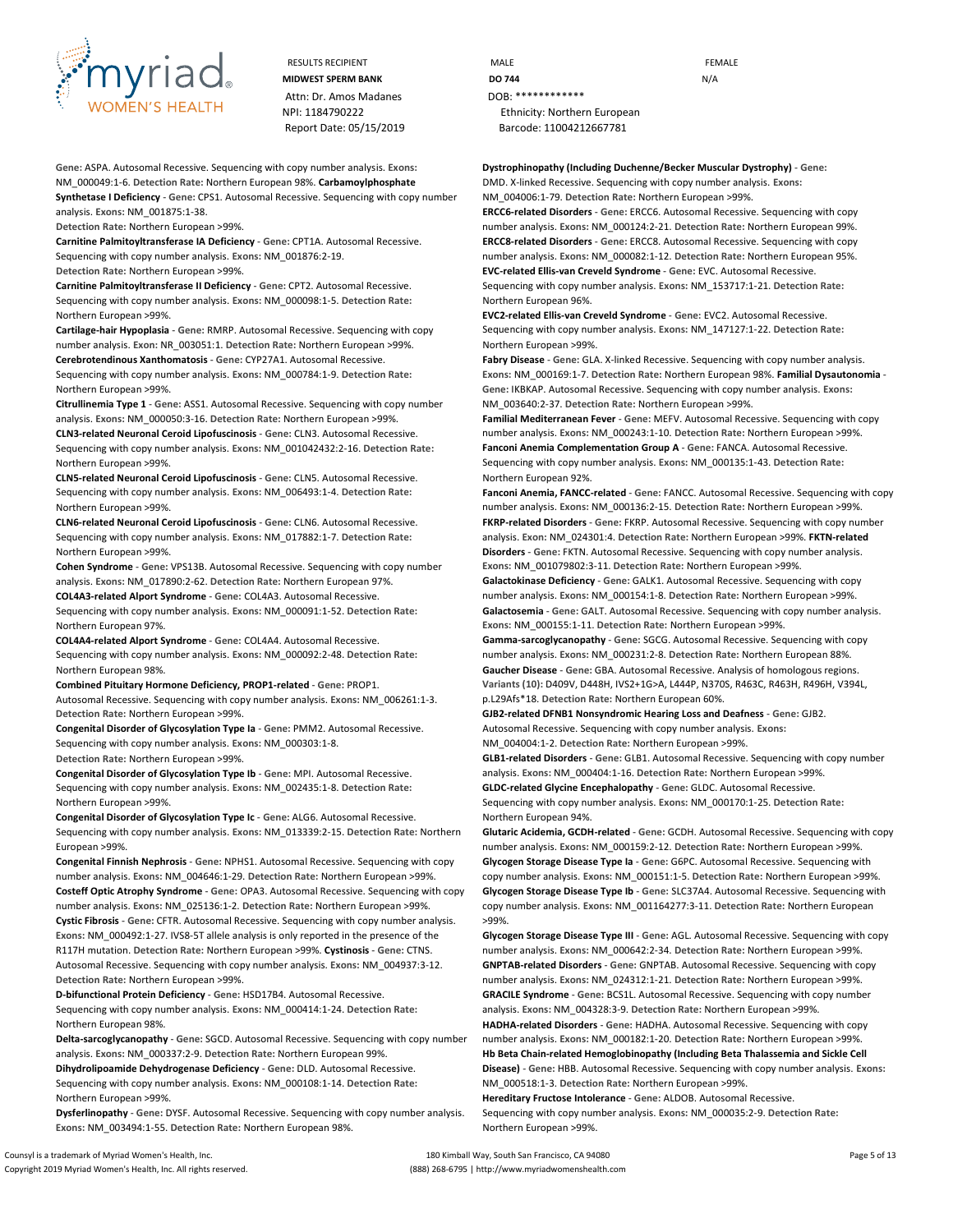

Attn: Dr. Amos Madanes<br>NPI: 1184790222

RESULTS RECIPIENT **EXAMPLE THE MALE RESULTS RECIPIENT MIDWEST SPERM BANK DO 744** N/A Ethnicity: Northern European Report Date: 05/15/2019 Barcode: 11004212667781

**Herlitz Junctional Epidermolysis Bullosa, LAMA3-related** - **Gene:** LAMA3. Autosomal Recessive. Sequencing with copy number analysis. **Exons:** NM\_000227:1-38. **Detection Rate:** Northern European >99%. **Herlitz Junctional Epidermolysis Bullosa, LAMB3-related** - **Gene:** LAMB3. Autosomal Recessive. Sequencing with copy number analysis. **Exons:** NM\_000228:2-23. **Detection Rate:** Northern European >99%. **Herlitz Junctional Epidermolysis Bullosa, LAMC2-related** - **Gene:** LAMC2. Autosomal Recessive. Sequencing with copy number analysis. **Exons:** NM\_005562:1-23. **Detection Rate:** Northern European >99%. **Hexosaminidase A Deficiency (Including Tay-Sachs Disease)** - **Gene:** HEXA. Autosomal Recessive. Sequencing with copy number analysis. **Exons:** NM\_000520:1-14. **Detection Rate:** Northern European >99%. **HMG-CoA Lyase Deficiency** - **Gene:** HMGCL. Autosomal Recessive. Sequencing with copy number analysis. **Exons:** NM\_000191:1-9. **Detection Rate:** Northern European 98%. **Holocarboxylase Synthetase Deficiency** - **Gene:** HLCS. Autosomal Recessive. Sequencing with copy number analysis. **Exons:** NM\_000411:4-12. **Detection Rate:** Northern European >99%.

**Homocystinuria Caused by Cystathionine Beta-synthase Deficiency** - **Gene:** CBS. Autosomal Recessive. Sequencing with copy number analysis. **Exons:** NM\_000071:3-17. **Detection Rate:** Northern European >99%.

**Hydrolethalus Syndrome** - **Gene:** HYLS1. Autosomal Recessive. Sequencing with copy number analysis. **Exon:** NM\_145014:4. **Detection Rate:** Northern European >99%. **Hypophosphatasia** - **Gene:** ALPL. Autosomal Recessive. Sequencing with copy number analysis. **Exons:** NM\_000478:2-12. **Detection Rate:** Northern European >99%.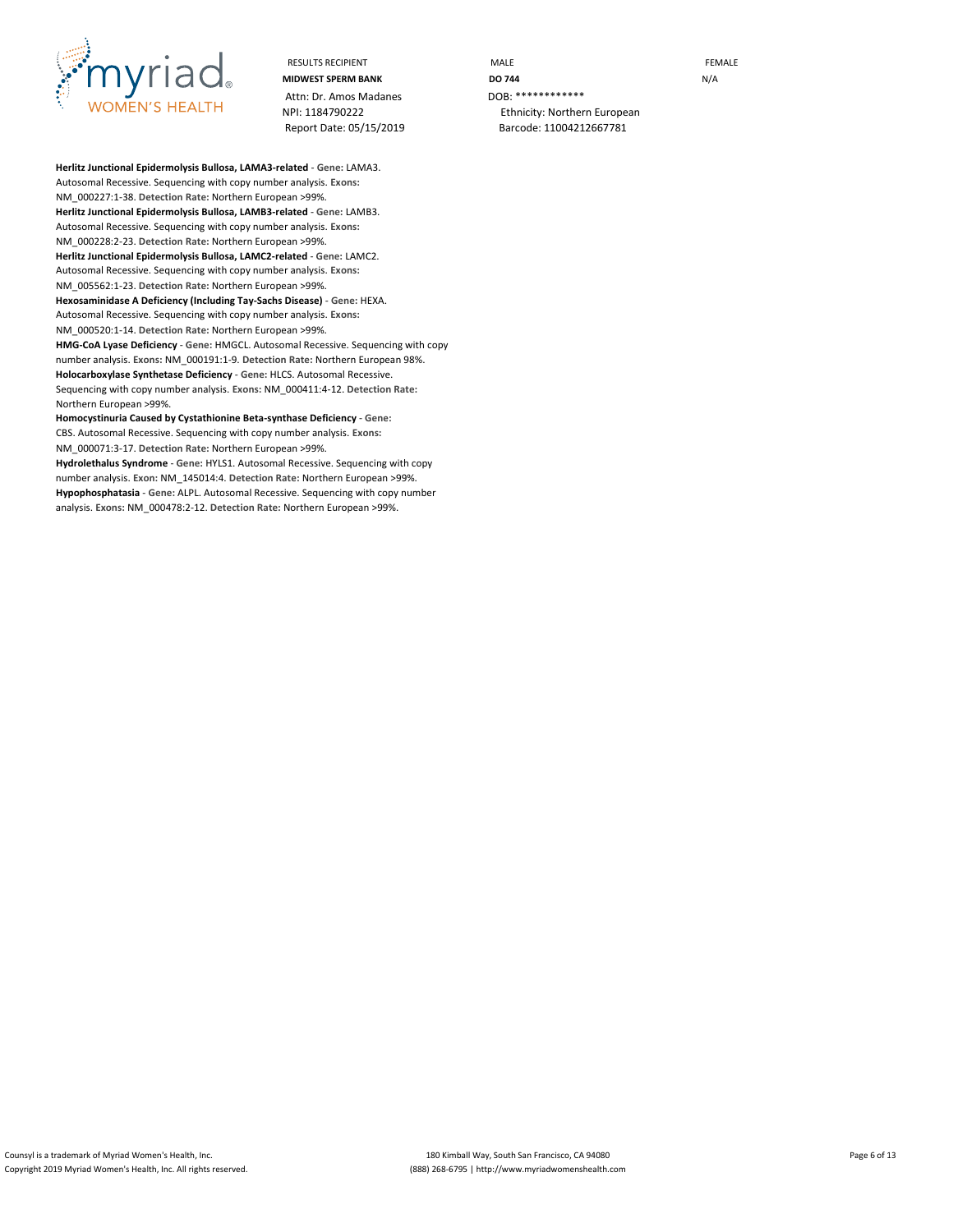# myriac

RESULTS RECIPIENT **MALE** MALE **MALE** FEMALE **MIDWEST SPERM BANK DO 744 DO** 744

Attn: Dr. Amos Madanes DOB: \*\*\*\*\*\*\*\*\*\*\*\*\* NPI: 1184790222 Ethnicity: Northern European Report Date: 05/15/2019 Barcode: 11004212667781

**Inclusion Body Myopathy 2** - **Gene:** GNE. Autosomal Recessive. Sequencing with copy number analysis. **Exons:** NM\_001128227:1-12. **Detection Rate:** Northern European >99%. **Isovaleric Acidemia** - **Gene:** IVD. Autosomal Recessive. Sequencing with copy number analysis. **Exons:** NM\_002225:1-12. **Detection Rate:** Northern European >99%. **Joubert Syndrome 2** - **Gene:** TMEM216. Autosomal Recessive. Sequencing with copy number analysis. **Exons:** NM\_001173990:1-5. **Detection Rate:** Northern European >99%.

**KCNJ11-related Familial Hyperinsulinism** - **Gene:** KCNJ11. Autosomal Recessive. Sequencing with copy number analysis. **Exon:** NM\_000525:1. **Detection Rate:** Northern European >99%.

**Krabbe Disease** - **Gene:** GALC. Autosomal Recessive. Sequencing with copy number analysis. **Exons:** NM\_000153:1-17. **Detection Rate:** Northern European >99%.

**LAMA2-related Muscular Dystrophy** - **Gene:** LAMA2. Autosomal Recessive. Sequencing with copy number analysis. **Exons:** NM\_000426:1-65. **Detection Rate:** Northern European >99%.

**Leigh Syndrome, French-Canadian Type** - **Gene:** LRPPRC. Autosomal Recessive. Sequencing with copy number analysis. **Exons:** NM\_133259:1-38. **Detection Rate:** Northern European >99%.

**Lipoid Congenital Adrenal Hyperplasia** - **Gene:** STAR. Autosomal Recessive. Sequencing with copy number analysis. **Exons:** NM\_000349:1-7. **Detection Rate:** Northern European >99%.

**Lysosomal Acid Lipase Deficiency** - **Gene:** LIPA. Autosomal Recessive. Sequencing with copy number analysis. **Exons:** NM\_000235:2-10. **Detection Rate:** Northern European >99%.

**Maple Syrup Urine Disease Type 1B** - **Gene:** BCKDHB. Autosomal Recessive. Sequencing with copy number analysis. **Exons:** NM\_183050:1-10. **Detection Rate:** Northern European >99%.

**Maple Syrup Urine Disease Type Ia** - **Gene:** BCKDHA. Autosomal Recessive. Sequencing with copy number analysis. **Exons:** NM\_000709:1-9. **Detection Rate:** Northern European >99%.

**Maple Syrup Urine Disease Type II** - **Gene:** DBT. Autosomal Recessive. Sequencing with copy number analysis. **Exons:** NM\_001918:1-11. **Detection Rate:** Northern European 96%. **Medium Chain Acyl-CoA Dehydrogenase Deficiency** - **Gene:** ACADM. Autosomal Recessive. Sequencing with copy number analysis. **Exons:** NM\_000016:1-12.

**Detection Rate:** Northern European >99%.

**Megalencephalic Leukoencephalopathy with Subcortical Cysts** - **Gene:** MLC1. Autosomal Recessive. Sequencing with copy number analysis. **Exons:** NM\_015166:2-12. **Detection Rate:** Northern European >99%. **Metachromatic Leukodystrophy** - **Gene:** ARSA. Autosomal Recessive. Sequencing with copy number analysis. **Exons:** NM\_000487:1-8. **Detection Rate:** Northern European >99%.

**Methylmalonic Acidemia, cblA Type** - **Gene:** MMAA. Autosomal Recessive. Sequencing with copy number analysis. **Exons:** NM\_172250:2-7. **Detection Rate:** Northern European >99%.

**Methylmalonic Acidemia, cblB Type** - **Gene:** MMAB. Autosomal Recessive. Sequencing with copy number analysis. **Exons:** NM\_052845:1-9. **Detection Rate:** Northern European >99%.

**Methylmalonic Aciduria and Homocystinuria, cblC Type** - **Gene:** MMACHC. Autosomal Recessive. Sequencing with copy number analysis. **Exons:**

NM\_015506:1-4. **Detection Rate:** Northern European >99%.

**MKS1-related Disorders** - **Gene:** MKS1. Autosomal Recessive. Sequencing with copy number analysis. **Exons:** NM\_017777:1-18. **Detection Rate:** Northern European >99%. **Mucolipidosis III Gamma** - **Gene:** GNPTG. Autosomal Recessive. Sequencing with copy number analysis. **Exons:** NM\_032520:1-11. **Detection Rate:** Northern European >99%. **Mucolipidosis IV** - **Gene:** MCOLN1. Autosomal Recessive. Sequencing with copy number analysis. **Exons:** NM\_020533:1-14. **Detection Rate:** Northern European >99%. **Mucopolysaccharidosis Type I** - **Gene:** IDUA. Autosomal Recessive. Sequencing with copy number analysis. **Exons:** NM\_000203:1-14. **Detection Rate:** Northern European >99%. **Mucopolysaccharidosis Type II** - **Gene:** IDS. X-linked Recessive. Sequencing with copy number analysis. **Exons:** NM\_000202:1-9. **Detection Rate:** Northern European 88%. **Mucopolysaccharidosis Type IIIA** - **Gene:** SGSH. Autosomal Recessive. Sequencing with copy number analysis. **Exons:** NM\_000199:1-8. **Detection Rate:** Northern European >99%. **Mucopolysaccharidosis Type IIIB** - **Gene:** NAGLU. Autosomal Recessive. Sequencing with copy number analysis. **Exons:** NM\_000263:1-6. **Detection Rate:** Northern European >99%.

**Mucopolysaccharidosis Type IIIC** - **Gene:** HGSNAT. Autosomal Recessive. Sequencing with copy number analysis. **Exons:** NM\_152419:1-18. **Detection Rate:** Northern European >99%.

**Muscle-eye-brain Disease** - **Gene:** POMGNT1. Autosomal Recessive. Sequencing with copy number analysis. **Exons:** NM\_017739:2-22. **Detection Rate:** Northern European 96%. **MUT-related Methylmalonic Acidemia** - **Gene:** MUT. Autosomal Recessive.

Sequencing with copy number analysis. **Exons:** NM\_000255:2-13. **Detection Rate:** Northern European >99%.

**MYO7A-related Disorders** - **Gene:** MYO7A. Autosomal Recessive. Sequencing with copy number analysis. **Exons:** NM\_000260:2-49. **Detection Rate:** Northern European >99%. **NEB-related Nemaline Myopathy** - **Gene:** NEB. Autosomal Recessive. Sequencing with copy number analysis. **Exons:** NM\_001271208:3-80,117-183. **Detection Rate:** Northern European 92%.

**Nephrotic Syndrome, NPHS2-related** - **Gene:** NPHS2. Autosomal Recessive. Sequencing with copy number analysis. **Exons:** NM\_014625:1-8. **Detection Rate:** Northern European >99%.

**Niemann-Pick Disease Type C** - **Gene:** NPC1. Autosomal Recessive. Sequencing with copy number analysis. **Exons:** NM\_000271:1-25. **Detection Rate:** Northern European >99%. **Niemann-Pick Disease Type C2** - **Gene:** NPC2. Autosomal Recessive. Sequencing with copy number analysis. **Exons:** NM\_006432:1-5. **Detection Rate:** Northern European >99%. **Niemann-Pick Disease, SMPD1-associated** - **Gene:** SMPD1. Autosomal Recessive. Sequencing with copy number analysis. **Exons:** NM\_000543:1-6. **Detection Rate:** Northern European >99%.

**Nijmegen Breakage Syndrome** - **Gene:** NBN. Autosomal Recessive. Sequencing with copy number analysis. **Exons:** NM\_002485:1-16. **Detection Rate:** Northern European >99%. **Northern Epilepsy** - **Gene:** CLN8. Autosomal Recessive. Sequencing with copy number

analysis. **Exons:** NM\_018941:2-3. **Detection Rate:** Northern European >99%. **Ornithine Transcarbamylase Deficiency** - **Gene:** OTC. X-linked Recessive.

Sequencing with copy number analysis. **Exons:** NM\_000531:1-10. **Detection Rate:** Northern European 97%.

**PCCA-related Propionic Acidemia** - **Gene:** PCCA. Autosomal Recessive. Sequencing with copy number analysis. **Exons:** NM\_000282:1-24. **Detection Rate:** Northern European 95%. **PCCB-related Propionic Acidemia** - **Gene:** PCCB. Autosomal Recessive. Sequencing with copy number analysis. **Exons:** NM\_000532:1-15. **Detection Rate:** Northern European >99%. **PCDH15-related Disorders** - **Gene:** PCDH15. Autosomal Recessive. Sequencing with copy number analysis. **Exons:** NM\_033056:2-33. **Detection Rate:** Northern European 93%. **Pendred Syndrome** - **Gene:** SLC26A4. Autosomal Recessive. Sequencing with copy number analysis. **Exons:** NM\_000441:2-21. **Detection Rate:** Northern European >99%.

**Peroxisome Biogenesis Disorder Type 3** - **Gene:** PEX12. Autosomal Recessive. Sequencing with copy number analysis. **Exons:** NM\_000286:1-3. **Detection Rate:** Northern European >99%.

**Peroxisome Biogenesis Disorder Type 4** - **Gene:** PEX6. Autosomal Recessive. Sequencing with copy number analysis. **Exons:** NM\_000287:1-17. **Detection Rate:** Northern European 97%.

**Peroxisome Biogenesis Disorder Type 5** - **Gene:** PEX2. Autosomal Recessive. Sequencing with copy number analysis. **Exon:** NM\_000318:4. **Detection Rate:** Northern European >99%.

**Peroxisome Biogenesis Disorder Type 6** - **Gene:** PEX10. Autosomal Recessive. Sequencing with copy number analysis. **Exons:** NM\_153818:1-6. **Detection Rate:** Northern European >99%.

**PEX1-related Zellweger Syndrome Spectrum** - **Gene:** PEX1. Autosomal Recessive. Sequencing with copy number analysis. **Exons:** NM\_000466:1-24. **Detection Rate:** Northern European >99%.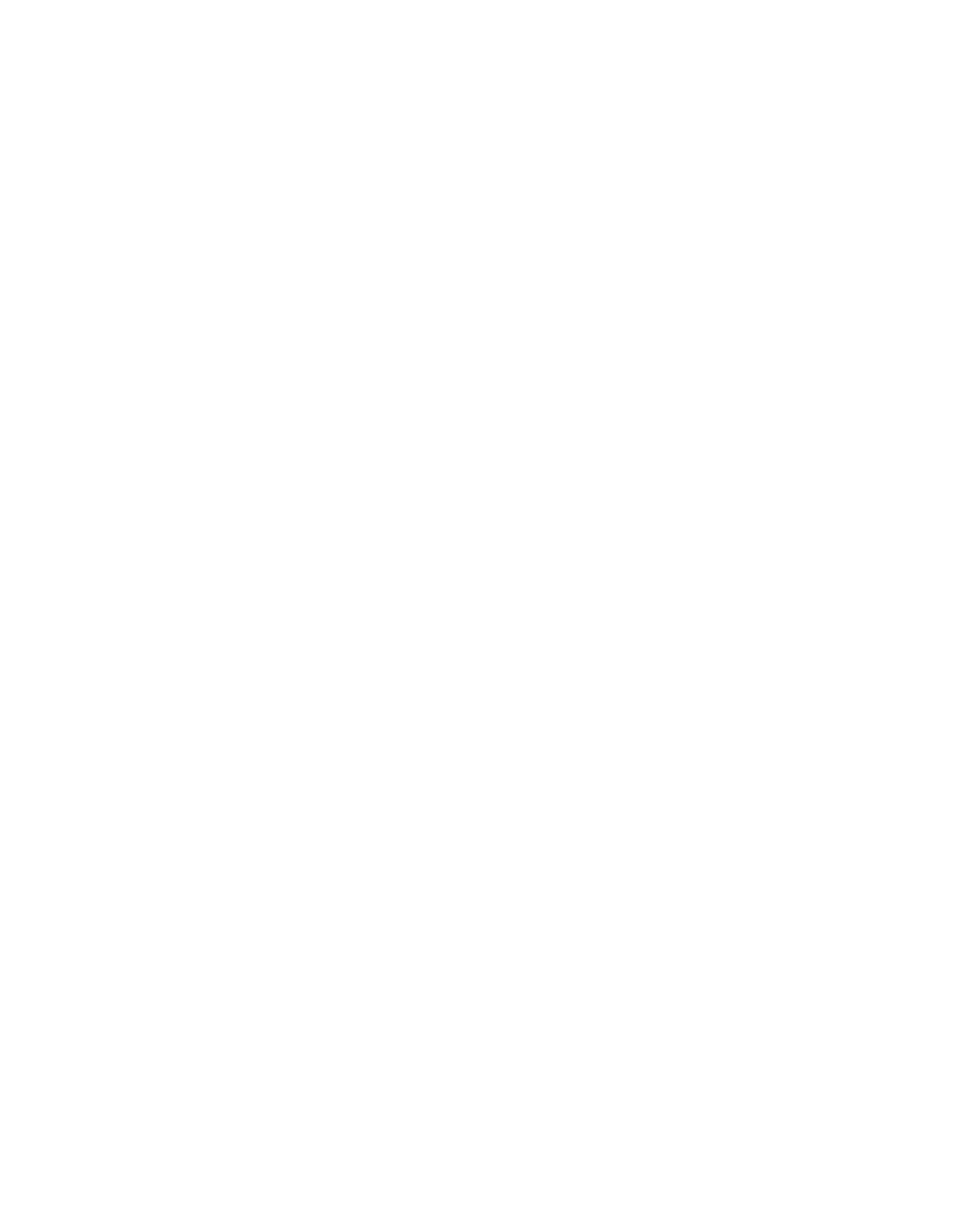

RESULTS RECIPIENT **EXAMPLE THE MALE RESULTS RECIPIENT MIDWEST SPERM BANK DO 744 DO 744 N**/A NPI: 1184790222 Ethnicity: Northern European Report Date: 05/15/2019 Barcode: 11004212667781

# Risk Calculations

| 11-beta-hydroxylase-deficient Congenital Adrenal Hyperplasia | 1 in 3,800                                       | $< 1$ in 1,000,000 |
|--------------------------------------------------------------|--------------------------------------------------|--------------------|
| 21-hydroxylase-deficient Congenital Adrenal Hyperplasia      | 1 in 1,400                                       | 1 in 310,000       |
| 6-pyruvoyl-tetrahydropterin Synthase Deficiency              | $< 1$ in 50,000                                  | $< 1$ in 1,000,000 |
| <b>ABCC8-related Familial Hyperinsulinism</b>                | 1 in 17,000                                      | $< 1$ in 1,000,000 |
| <b>Adenosine Deaminase Deficiency</b>                        | 1 in 22,000                                      | $< 1$ in 1,000,000 |
| Alpha Thalassemia                                            | Alpha globin status: aa/aa.                      | Not calculated     |
| Alpha-mannosidosis                                           | 1 in 35,000                                      | $< 1$ in 1,000,000 |
| Alpha-sarcoglycanopathy                                      | 1 in 45,000                                      | $<$ 1 in 1,000,000 |
| <b>Alstrom Syndrome</b>                                      | $< 1$ in 50,000                                  | $< 1$ in 1,000,000 |
| <b>AMT-related Glycine Encephalopathy</b>                    | 1 in 22,000                                      | $< 1$ in 1,000,000 |
| Andermann Syndrome                                           | $< 1$ in 50,000                                  | $< 1$ in 1,000,000 |
| Argininemia                                                  | $< 1$ in 17,000                                  | $<$ 1 in 1,000,000 |
| Argininosuccinic Aciduria                                    | 1 in 13,000                                      | $< 1$ in 1,000,000 |
| <b>ARSACS</b>                                                | $< 1$ in 44,000                                  | $< 1$ in 1,000,000 |
| Aspartylglucosaminuria                                       | $<$ 1 in 50,000                                  | $<$ 1 in 1,000,000 |
| <b>Ataxia with Vitamin E Deficiency</b>                      | $< 1$ in 50,000                                  | $< 1$ in 1,000,000 |
| Ataxia-telangiectasia                                        | 1 in 11,000                                      | $< 1$ in 1,000,000 |
| <b>ATP7A-related Disorders</b>                               | $< 1$ in 1,000,000                               | 1 in 600,000       |
| Autoimmune Polyglandular Syndrome Type 1                     | 1 in 15,000                                      | $< 1$ in 1,000,000 |
| Autosomal Recessive Osteopetrosis Type 1                     | 1 in 35,000                                      | $< 1$ in 1,000,000 |
| Autosomal Recessive Polycystic Kidney Disease, PKHD1-related | 1 in 8,100                                       | $< 1$ in 1,000,000 |
| Bardet-Biedl Syndrome, BBS1-related                          | 1 in 16,000                                      | $<$ 1 in 1,000,000 |
| Bardet-Biedl Syndrome, BBS10-related                         | 1 in 42,000                                      | $< 1$ in 1,000,000 |
| Bardet-Biedl Syndrome, BBS12-related                         | $< 1$ in 50,000                                  | $< 1$ in 1,000,000 |
| Bardet-Biedl Syndrome, BBS2-related                          | $< 1$ in 50,000                                  | $< 1$ in 1,000,000 |
| Beta-sarcoglycanopathy                                       | $< 1$ in 50,000                                  | $< 1$ in 1,000,000 |
| <b>Biotinidase Deficiency</b>                                | NM_000060.2(BTD):c.1330G>C(D444H) heterozygote + | 1 in 510           |
| <b>Bloom Syndrome</b>                                        | $< 1$ in 50,000                                  | $< 1$ in 1,000,000 |
| Calpainopathy                                                | 1 in 13,000                                      | $< 1$ in 1,000,000 |
| Canavan Disease                                              | 1 in 9,700                                       | $< 1$ in 1,000,000 |
| Carbamoylphosphate Synthetase I Deficiency                   | $< 1$ in 57,000                                  | $< 1$ in 1,000,000 |
| Carnitine Palmitoyltransferase IA Deficiency                 | $< 1$ in 50,000                                  | $< 1$ in 1,000,000 |
| Carnitine Palmitoyltransferase II Deficiency                 | 1 in 25,000                                      | $< 1$ in 1,000,000 |
| Cartilage-hair Hypoplasia                                    | $< 1$ in 50,000                                  | $< 1$ in 1,000,000 |
| Cerebrotendinous Xanthomatosis                               | 1 in 11,000                                      | $< 1$ in 1,000,000 |
| Citrullinemia Type 1                                         | 1 in 14,000                                      | $< 1$ in 1,000,000 |
| <b>CLN3-related Neuronal Ceroid Lipofuscinosis</b>           | 1 in 8,600                                       | $< 1$ in 1,000,000 |
| <b>CLN5-related Neuronal Ceroid Lipofuscinosis</b>           | $< 1$ in 50,000                                  | $< 1$ in 1,000,000 |
| <b>CLN6-related Neuronal Ceroid Lipofuscinosis</b>           | 1 in 43,000                                      | $< 1$ in 1,000,000 |
| <b>Cohen Syndrome</b>                                        | $< 1$ in 15,000                                  | $< 1$ in 1,000,000 |
| <b>COL4A3-related Alport Syndrome</b>                        | 1 in 6,200                                       | $< 1$ in 1,000,000 |
| <b>COL4A4-related Alport Syndrome</b>                        | 1 in 12,000                                      | $< 1$ in 1,000,000 |
| Combined Pituitary Hormone Deficiency, PROP1-related         | 1 in 6,100                                       | $<$ 1 in 1,000,000 |
| <b>Congenital Disorder of Glycosylation Type la</b>          | 1 in 16,000                                      | $< 1$ in 1,000,000 |
| <b>Congenital Disorder of Glycosylation Type Ib</b>          | $< 1$ in 50,000                                  | $< 1$ in 1,000,000 |
| <b>Congenital Disorder of Glycosylation Type Ic</b>          | $< 1$ in 50,000                                  | $< 1$ in 1,000,000 |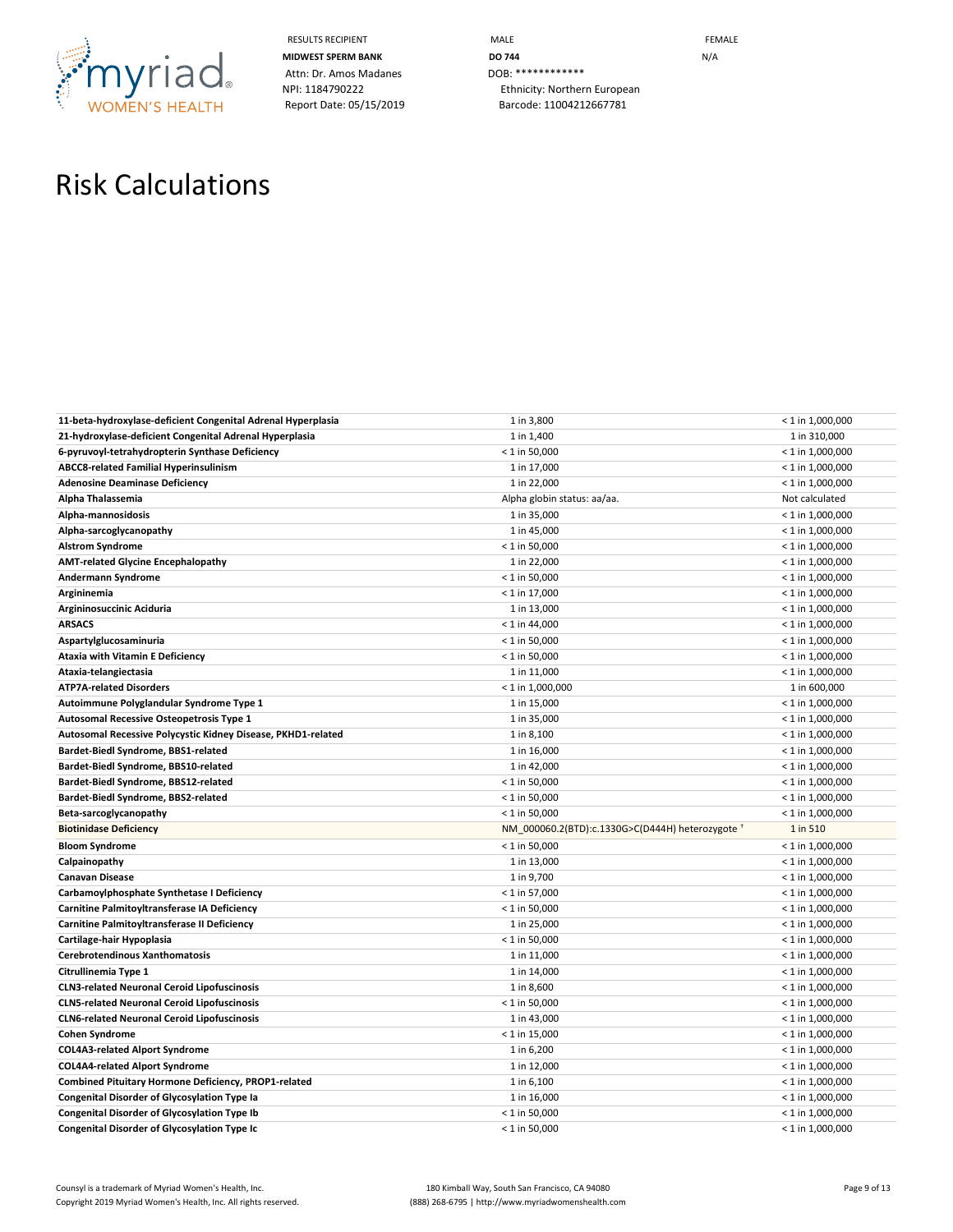

RESULTS RECIPIENT **A CONSTRUCT CONTROLLER TO A CONSTRUCT CONTROLLER TO A CONSTRUCT CONTROLLER TO A CONSTRUCT CONTROLLER TO A CONSTRUCT CONTROLLER TO A CONSTRUCT CONTROLLER TO A CONSTRUCT CONTROLLER TO A CONTROLLER TO A CON MIDWEST SPERM BANK DO 744 DO 744 N/A** NPI: 1184790222 Ethnicity: Northern European Report Date: 05/15/2019 Barcode: 11004212667781

**Congenital Finnish Nephrosis** < 1 in 50,000 < 1 in 1,000,000 **Costeff Optic Atrophy Syndrome**  $\leq 1$  in 50,000  $\leq 1$  in 50,000  $\leq 1$  in 1,000,000  $\leq 1$  in 1,000,000  $\leq 1$ 

Below are the risk calculations for all conditions tested. Since negative results do not completely rule out the possibility of being a carrier, the **residual risk** represents the patient's post-test likelihood of being a carrier and the reproductive risk represents the likelihood the patient's future children could inherit each disease. These risks are inherent to all carrier screening tests, may vary by ethnicity, are predicated on a negative family history and are present even after a negative test result. Inaccurate reporting of ethnicity may cause errors in risk calculation. The reproductive risk presented is based on a hypothetical pairing with a partner of the same ethnic group.

†Indicates a positive result. See the full clinical report for interpretation and details.

**Disease Residual Risk Risk**

**DO 744 Reproductive**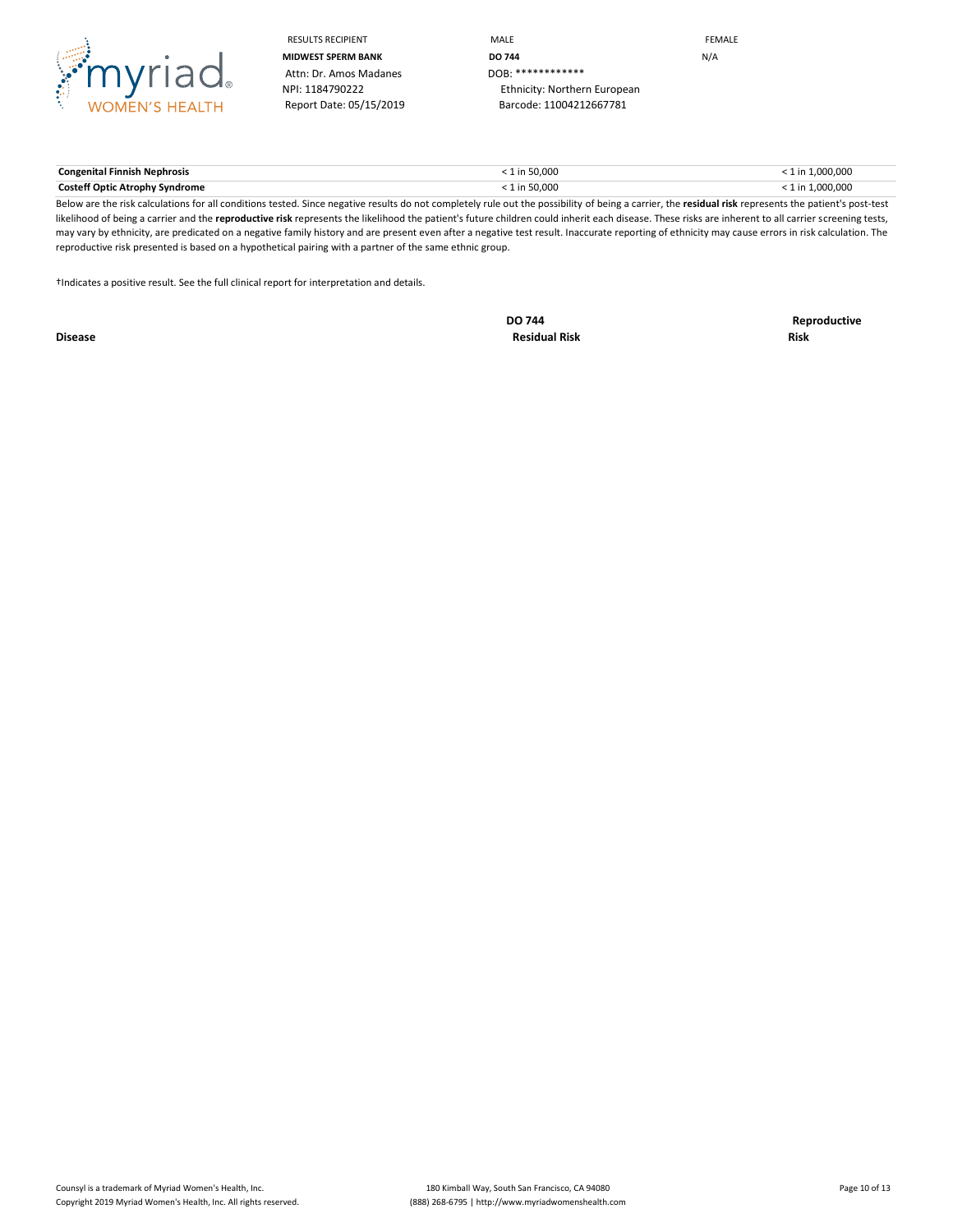

RESULTS RECIPIENT **MALE MALE EXAMPLE MIDWEST SPERM BANK DO 744 DO** 744 NPI: 1184790222 Ethnicity: Northern European Report Date: 05/15/2019 Barcode: 11004212667781

|                                                                                             | <b>DO 744</b>        | <b>Reproductive Risk</b> |
|---------------------------------------------------------------------------------------------|----------------------|--------------------------|
| <b>Disease</b>                                                                              | <b>Residual Risk</b> |                          |
| <b>Cystic Fibrosis</b>                                                                      | 1 in 2,700           | 1 in 290,000             |
| Cystinosis                                                                                  | 1 in 22,000          | $<$ 1 in 1,000,000       |
| D-bifunctional Protein Deficiency                                                           | 1 in 9,000           | $<$ 1 in 1,000,000       |
| Delta-sarcoglycanopathy                                                                     | $<$ 1 in 40,000      | $<$ 1 in 1,000,000       |
| Dihydrolipoamide Dehydrogenase Deficiency                                                   | $<$ 1 in 50,000      | $<$ 1 in 1,000,000       |
| Dysferlinopathy                                                                             | 1 in 11,000          | $<$ 1 in 1,000,000       |
| Dystrophinopathy (Including Duchenne/Becker Muscular Dystrophy)                             | Not calculated       | Not calculated           |
| <b>ERCC6-related Disorders</b>                                                              | 1 in 26,000          | $<$ 1 in 1,000,000       |
| <b>ERCC8-related Disorders</b>                                                              | $< 1$ in 9,900       | $<$ 1 in 1,000,000       |
| <b>EVC-related Ellis-van Creveld Syndrome</b>                                               | 1 in 7,500           | < 1 in 1,000,000         |
| <b>EVC2-related Ellis-van Creveld Syndrome</b>                                              | $<$ 1 in 50,000      | $<$ 1 in 1,000,000       |
| <b>Fabry Disease</b>                                                                        | $<$ 1 in 1,000,000   | 1 in 80,000              |
| <b>Familial Dysautonomia</b>                                                                | $<$ 1 in 50,000      | < 1 in 1,000,000         |
| <b>Familial Mediterranean Fever</b>                                                         | $<$ 1 in 50,000      | < 1 in 1,000,000         |
| Fanconi Anemia Complementation Group A                                                      | 1 in 2,800           | $<$ 1 in 1,000,000       |
| Fanconi Anemia, FANCC-related                                                               | $< 1$ in 50,000      | $<$ 1 in 1,000,000       |
| <b>FKRP-related Disorders</b>                                                               | 1 in 16,000          | $<$ 1 in 1,000,000       |
| <b>FKTN-related Disorders</b>                                                               | $< 1$ in 50,000      | $<$ 1 in 1,000,000       |
| <b>Galactokinase Deficiency</b>                                                             | 1 in 10,000          | $<$ 1 in 1,000,000       |
| Galactosemia                                                                                | 1 in 8,600           | < 1 in 1,000,000         |
| Gamma-sarcoglycanopathy                                                                     | 1 in 3,000           | < 1 in 1,000,000         |
| <b>Gaucher Disease</b>                                                                      | 1 in 280             | 1 in 120,000             |
| GJB2-related DFNB1 Nonsyndromic Hearing Loss and Deafness                                   | 1 in 3,200           | 1 in 420,000             |
| <b>GLB1-related Disorders</b>                                                               | 1 in 19,000          | < 1 in 1,000,000         |
| <b>GLDC-related Glycine Encephalopathy</b>                                                  | 1 in 2,800           | $<$ 1 in 1,000,000       |
| Glutaric Acidemia, GCDH-related                                                             | 1 in 16,000          | $<$ 1 in 1,000,000       |
| Glycogen Storage Disease Type la                                                            | 1 in 18,000          | $<$ 1 in 1,000,000       |
| Glycogen Storage Disease Type Ib                                                            | 1 in 35,000          | $<$ 1 in 1,000,000       |
| Glycogen Storage Disease Type III                                                           | 1 in 16,000          | < 1 in 1,000,000         |
| <b>GNPTAB-related Disorders</b>                                                             | 1 in 32,000          | $<$ 1 in 1,000,000       |
| <b>GRACILE Syndrome</b>                                                                     | $< 1$ in 50,000      | $<$ 1 in 1,000,000       |
| <b>HADHA-related Disorders</b>                                                              | 1 in 20,000          | < 1 in 1,000,000         |
| Hb Beta Chain-related Hemoglobinopathy (Including Beta Thalassemia and Sickle Cell Disease) | 1 in 3,100           | 1 in 390,000             |
|                                                                                             |                      |                          |
| Hereditary Fructose Intolerance                                                             | 1 in 7,900           | < 1 in 1,000,000         |
| Herlitz Junctional Epidermolysis Bullosa, LAMA3-related                                     | $<$ 1 in 50,000      | $<$ 1 in 1,000,000       |
| Herlitz Junctional Epidermolysis Bullosa, LAMB3-related                                     | $<$ 1 in 50,000      | $<$ 1 in 1,000,000       |
| Herlitz Junctional Epidermolysis Bullosa, LAMC2-related                                     | $<$ 1 in 50,000      | $<$ 1 in 1,000,000       |
| Hexosaminidase A Deficiency (Including Tay-Sachs Disease)                                   | 1 in 30,000          | $<$ 1 in 1,000,000       |
| <b>HMG-CoA Lyase Deficiency</b>                                                             | $<$ 1 in 33,000      | $<$ 1 in 1,000,000       |
| Holocarboxylase Synthetase Deficiency                                                       | 1 in 15,000          | $<$ 1 in 1,000,000       |
| Homocystinuria Caused by Cystathionine Beta-synthase Deficiency                             | 1 in 25,000          | $<$ 1 in 1,000,000       |
| <b>Hydrolethalus Syndrome</b>                                                               | $< 1$ in 50,000      | $< 1$ in 1,000,000       |
| Hypophosphatasia                                                                            | 1 in 27,000          | $< 1$ in 1,000,000       |
| <b>Inclusion Body Myopathy 2</b>                                                            | $< 1$ in 50,000      | $< 1$ in 1,000,000       |
| Isovaleric Acidemia                                                                         | 1 in 25,000          | $< 1$ in 1,000,000       |
| Joubert Syndrome 2                                                                          | $< 1$ in 50,000      | $<$ 1 in 1,000,000       |
| KCNJ11-related Familial Hyperinsulinism                                                     | $< 1$ in 50,000      | $< 1$ in 1,000,000       |
| Krabbe Disease                                                                              | 1 in 15,000          | $<$ 1 in 1,000,000       |
| LAMA2-related Muscular Dystrophy                                                            | 1 in 34,000          | $< 1$ in 1,000,000       |
| Leigh Syndrome, French-Canadian Type                                                        | $< 1$ in 50,000      | $< 1$ in 1,000,000       |
| Lipoid Congenital Adrenal Hyperplasia                                                       | $< 1$ in 50,000      | $<$ 1 in 1,000,000       |
| Lysosomal Acid Lipase Deficiency                                                            | 1 in 18,000          | $<$ 1 in 1,000,000       |
| Maple Syrup Urine Disease Type 1B                                                           | 1 in 25,000          | < 1 in 1,000,000         |
| Maple Syrup Urine Disease Type Ia                                                           | 1 in 42,000          | $<$ 1 in 1,000,000       |
| Maple Syrup Urine Disease Type II                                                           | 1 in 13,000          | $<$ 1 in 1,000,000       |
| Medium Chain Acyl-CoA Dehydrogenase Deficiency                                              | 1 in 4,400           | 1 in 790,000             |
| Megalencephalic Leukoencephalopathy with Subcortical Cysts                                  | $< 1$ in 50,000      | $<$ 1 in 1,000,000       |
| Metachromatic Leukodystrophy                                                                | 1 in 16,000          | $< 1$ in 1,000,000       |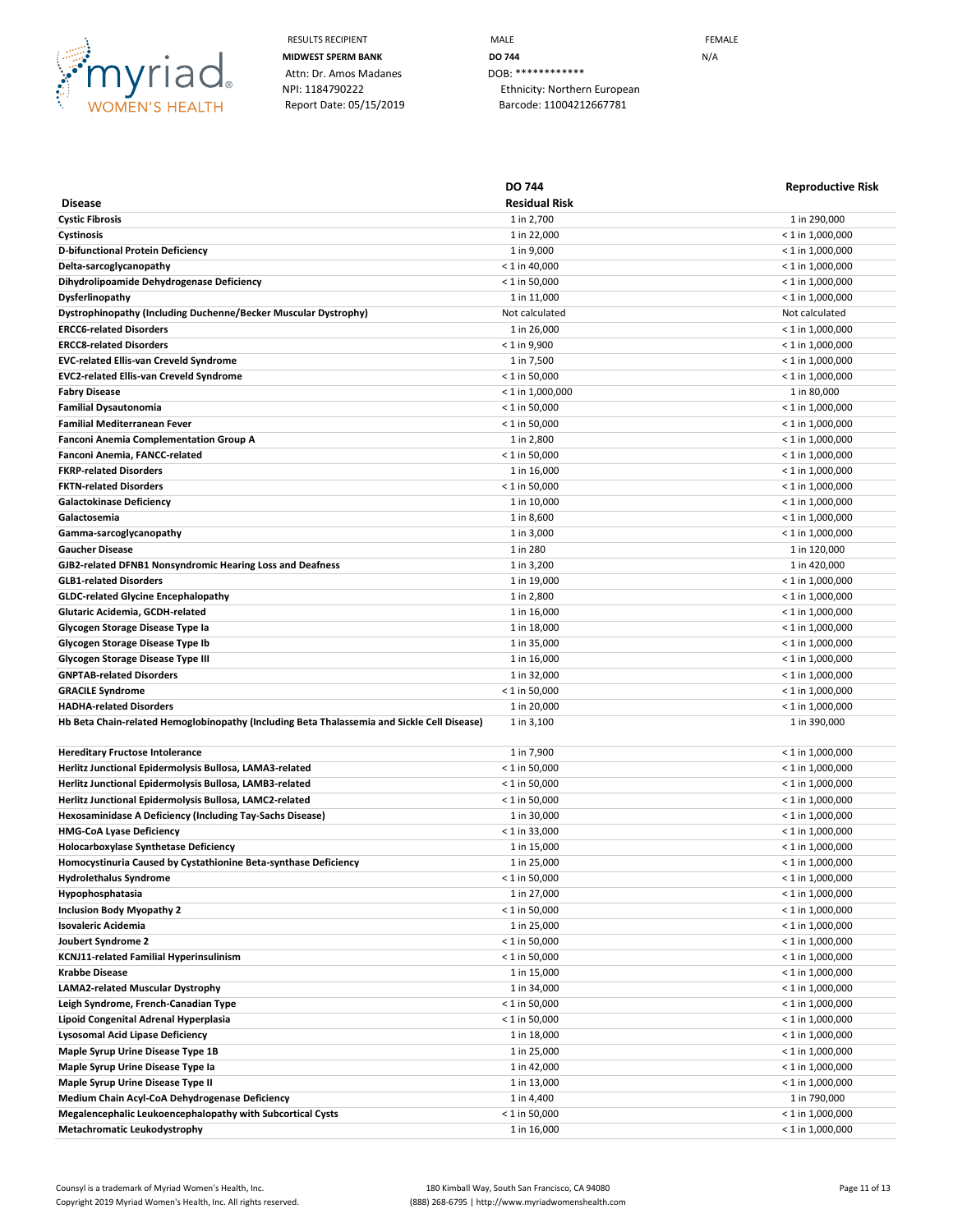

Attn: Dr. Amos Madanes DOB: \*\*\*\*\*\*\*\*\*\*\*\*\*\*<br>NPI: 1184790222 Ethnicity: Norther

RESULTS RECIPIENT **MALE MALE EXAMPLE MIDWEST SPERM BANK DO 744 DO 744 N**/A NPI: 1184790222 Ethnicity: Northern European Report Date: 05/15/2019 Barcode: 11004212667781

| Methylmalonic Acidemia, cblA Type                    | $< 1$ in 50.000 | $<$ 1 in 1.000.000 |
|------------------------------------------------------|-----------------|--------------------|
| Methylmalonic Acidemia, cblB Type                    | 1 in 48.000     | $<$ 1 in 1.000.000 |
| Methylmalonic Aciduria and Homocystinuria, cblC Type | 1 in 16.000     | $<$ 1 in 1.000.000 |

|                                                        | <b>DO 744</b>                                             | <b>Reproductive Risk</b> |
|--------------------------------------------------------|-----------------------------------------------------------|--------------------------|
| <b>Disease</b>                                         | <b>Residual Risk</b>                                      |                          |
| <b>MKS1-related Disorders</b>                          | $< 1$ in 50,000                                           | $<$ 1 in 1,000,000       |
| <b>Mucolipidosis III Gamma</b>                         | $< 1$ in 50,000                                           | $< 1$ in 1,000,000       |
| <b>Mucolipidosis IV</b>                                | $< 1$ in 50,000                                           | $<$ 1 in 1,000,000       |
| Mucopolysaccharidosis Type I                           | 1 in 16,000                                               | $< 1$ in 1,000,000       |
| Mucopolysaccharidosis Type II                          | 1 in 600,000                                              | 1 in 150,000             |
| Mucopolysaccharidosis Type IIIA                        | 1 in 12,000                                               | $< 1$ in 1,000,000       |
| Mucopolysaccharidosis Type IIIB                        | 1 in 25,000                                               | $<$ 1 in 1,000,000       |
| Mucopolysaccharidosis Type IIIC                        | 1 in 37,000                                               | $<$ 1 in 1,000,000       |
| <b>Muscle-eye-brain Disease</b>                        | $< 1$ in 12,000                                           | $<$ 1 in 1,000,000       |
| <b>MUT-related Methylmalonic Acidemia</b>              | 1 in 26,000                                               | $< 1$ in 1,000,000       |
| <b>MYO7A-related Disorders</b>                         | 1 in 15,000                                               | $<$ 1 in 1,000,000       |
| <b>NEB-related Nemaline Myopathy</b>                   | 1 in 1,200                                                | 1 in 400,000             |
| Nephrotic Syndrome, NPHS2-related                      | 1 in 35,000                                               | $< 1$ in 1,000,000       |
| Niemann-Pick Disease Type C                            | 1 in 19,000                                               | $< 1$ in 1,000,000       |
| Niemann-Pick Disease Type C2                           | $<$ 1 in 50,000                                           | $<$ 1 in 1,000,000       |
| Niemann-Pick Disease, SMPD1-associated                 | 1 in 25,000                                               | $<$ 1 in 1,000,000       |
| Nijmegen Breakage Syndrome                             | 1 in 16,000                                               | $<$ 1 in 1,000,000       |
| <b>Northern Epilepsy</b>                               | $<$ 1 in 50,000                                           | $<$ 1 in 1,000,000       |
| Ornithine Transcarbamylase Deficiency                  | $< 1$ in 1,000,000                                        | 1 in 140,000             |
| <b>PCCA-related Propionic Acidemia</b>                 | 1 in 4,200                                                | $<$ 1 in 1,000,000       |
| <b>PCCB-related Propionic Acidemia</b>                 | 1 in 22,000                                               | $< 1$ in 1,000,000       |
| <b>PCDH15-related Disorders</b>                        | 1 in 3,300                                                | $<$ 1 in 1,000,000       |
| <b>Pendred Syndrome</b>                                | 1 in 7,000                                                | $<$ 1 in 1,000,000       |
| Peroxisome Biogenesis Disorder Type 3                  | 1 in 44,000                                               | $<$ 1 in 1,000,000       |
| Peroxisome Biogenesis Disorder Type 4                  | 1 in 9,300                                                | $<$ 1 in 1,000,000       |
| Peroxisome Biogenesis Disorder Type 5                  | $< 1$ in 71,000                                           | $<$ 1 in 1,000,000       |
| Peroxisome Biogenesis Disorder Type 6                  | $< 1$ in 50,000                                           | $<$ 1 in 1,000,000       |
| PEX1-related Zellweger Syndrome Spectrum               | 1 in 11,000                                               | $<$ 1 in 1,000,000       |
| Phenylalanine Hydroxylase Deficiency                   | 1 in 5,000                                                | 1 in 990,000             |
| <b>Pompe Disease</b>                                   | 1 in 6,300                                                | $<$ 1 in 1,000,000       |
| <b>PPT1-related Neuronal Ceroid Lipofuscinosis</b>     | 1 in 7,700                                                | $<$ 1 in 1,000,000       |
| <b>Primary Carnitine Deficiency</b>                    | 1 in 11,000                                               | $<$ 1 in 1,000,000       |
| Primary Hyperoxaluria Type 1                           | 1 in 35,000                                               | $<$ 1 in 1,000,000       |
| Primary Hyperoxaluria Type 2                           | $<$ 1 in 50,000                                           | $<$ 1 in 1,000,000       |
| Primary Hyperoxaluria Type 3                           | 1 in 13,000                                               | $< 1$ in 1,000,000       |
| Pycnodysostosis                                        | $< 1$ in 50,000                                           | $< 1$ in 1,000,000       |
| <b>Pyruvate Carboxylase Deficiency</b>                 | 1 in 25,000                                               | $<$ 1 in 1,000,000       |
| Rhizomelic Chondrodysplasia Punctata Type 1            | 1 in 16,000                                               | $< 1$ in 1,000,000       |
| <b>RTEL1-related Disorders</b>                         | $< 1$ in 50,000                                           | $<$ 1 in 1,000,000       |
| Salla Disease                                          | $< 1$ in 30,000                                           | $< 1$ in 1,000,000       |
| <b>Sandhoff Disease</b>                                | 1 in 32,000                                               | $<$ 1 in 1,000,000       |
| Segawa Syndrome                                        | $< 1$ in 50,000                                           | $<$ 1 in 1,000,000       |
| Short-chain Acyl-CoA Dehydrogenase Deficiency          | 1 in 11,000                                               | $< 1$ in 1,000,000       |
| Sjogren-Larsson Syndrome                               | 1 in 9,100                                                | $<$ 1 in 1,000,000       |
| Smith-Lemli-Opitz Syndrome                             | 1 in 4,900                                                | 1 in 970,000             |
| Spastic Paraplegia Type 15                             | $< 1$ in 50,000                                           | $<$ 1 in 1,000,000       |
| Spinal Muscular Atrophy                                | Negative for g.27134T>G SNP<br>SMN1: 2 copies<br>1 in 770 | 1 in 110,000             |
| Spondylothoracic Dysostosis                            | $< 1$ in 50,000                                           | $<$ 1 in 1,000,000       |
| Sulfate Transporter-related Osteochondrodysplasia      | 1 in 11,000                                               | $<$ 1 in 1,000,000       |
| TGM1-related Autosomal Recessive Congenital Ichthyosis | 1 in 22,000                                               | $< 1$ in 1,000,000       |
| TPP1-related Neuronal Ceroid Lipofuscinosis            | 1 in 30,000                                               | $<$ 1 in 1,000,000       |
| Tyrosinemia Type I                                     | 1 in 16,000                                               | $< 1$ in 1,000,000       |
| <b>Tyrosinemia Type II</b>                             | 1 in 25,000                                               | $<$ 1 in 1,000,000       |
| <b>USH1C-related Disorders</b>                         | 1 in 35,000                                               | $<$ 1 in 1,000,000       |